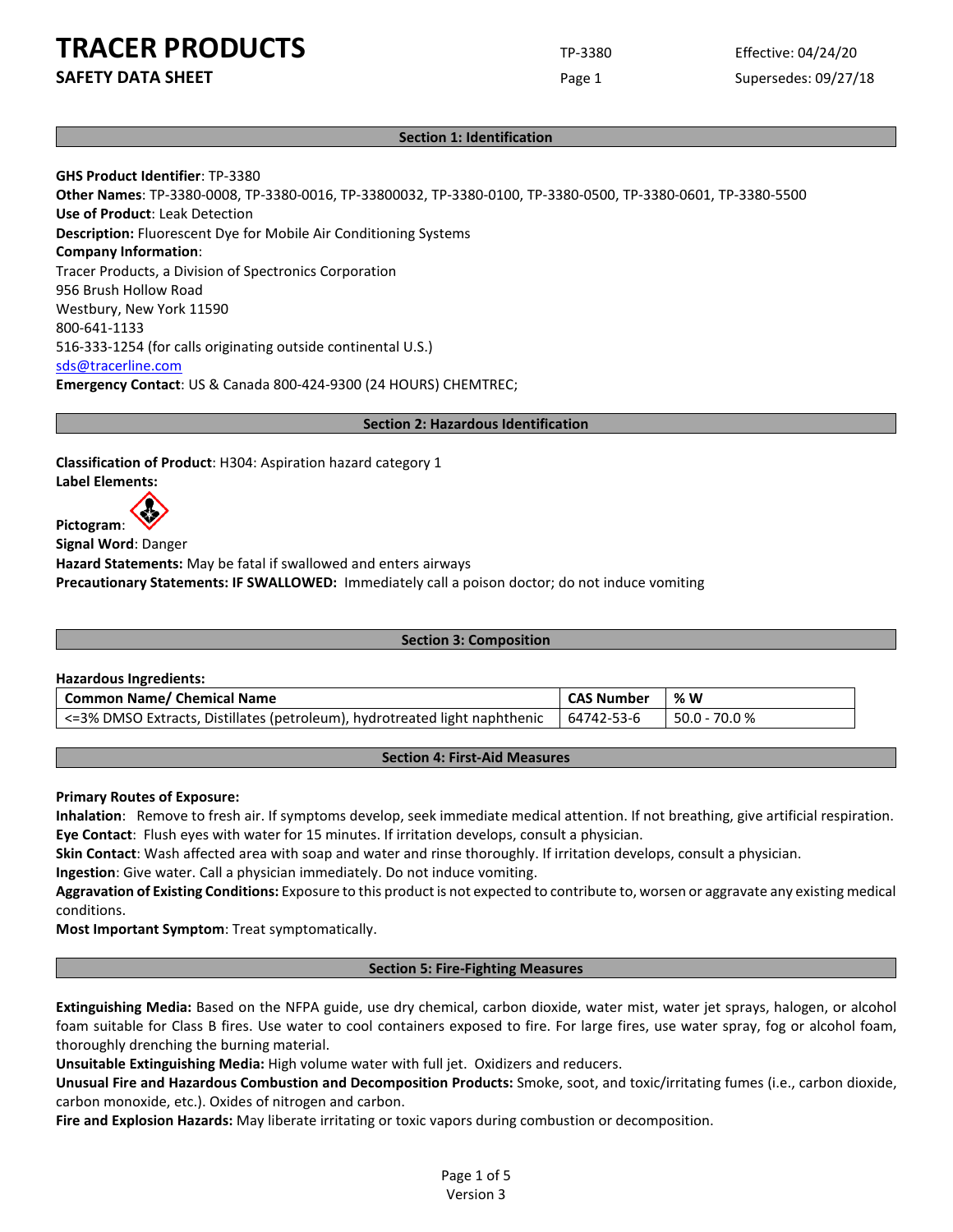**SAFETY DATA SHEET** SUPERFOUR CONSIDERING Page 2 Supersedes: 09/27/18

**Fire-Fighting Procedures/Equipment:** Fire fighters and others who may be exposed to the products of combustion should be equipped with NIOSH-approved, positive-pressure, self-contained breathing apparatus (SCBA) and full protective clothing. Water can be used to cool and protect containers and surroundings.

#### **Section 6: Accidental Release Measures**

#### **Non-Emergency Personnel**:

General Advice: Avoid inhalation and contact with skin, eyes, or clothing. Wash hands and face before eating, drinking, or using tobacco products.

Personal Protective Equipment Needed: Wear impervious gloves, shoes, and protective clothing

#### **Emergency Personnel**:

Suitable Protective Gear: Wear impervious gloves, shoes and protective clothing.

Unsuitable Protective Gear: Not Applicable

**Environmental Precautions**: Prevent any contamination of local soils and water supply. Prevent ground water infiltration or any ground penetration. Avoid the spreading or entering into watercourses by using sand, soil, or other types of barriers. If contamination into water course or sewage system, alert appropriate authorities.

#### **Containment/Clean-up Methods**:

Containment & Recovery of Product: Contain with absorbent material, such as clay, soil, universal binding medium, or any commercially available absorbent. Shovel reclaimed dye and absorbent into a recovery or salvage drums for disposal. For larger spills, transfer to a salvage tank for recovery or safe disposal. Any residues should be treated like a small spill. This is not a RCRA hazardous waste per Title 40 CFR 261. Stop material from contaminating soil, or from entering sewers or bodies of water. For larger spills, transfer to a salvage tank for safe recovery/disposal. Residues are treated as small spills.

Disposal**:** Either incinerate or land fill in accordance with applicable local, state and federal regulations.

#### **Section 7: Handling and Storage**

**Handling Precautions:** Use product only in well ventilated areas. Avoid breathing in mists or vapors from a heated product. Avoid formation of mists. Avoid heating product near flash point. Avoid prolonged or repeated contact with skin. Handle in ambient temperature.

**Storage Conditions:** Store in a cool, dry, well-ventilated area away from heat, ignition sources, and direct sunlight. Always keep containers tightly closed. Store away from oxidizing and reducing agents.

**Personal Hygiene:** Wash hands before breaks and at the end of the work day. Do not carry cleaning clothes used to absorb product in clothing. General hygiene measures for chemicals apply.

**Empty Container Precautions:** Do not reuse empty container for any purpose.

## **Section 8: Exposure Controls/Personal Protection**

## **Occupational Exposure Limits**:

| Component                   | Regulation                                                                                                      | Type of listing      | Value      |
|-----------------------------|-----------------------------------------------------------------------------------------------------------------|----------------------|------------|
| <=3%<br>DMSO Extracts,      | OSHA Z-1                                                                                                        | TWA Mist             | 5 mg/m $3$ |
| (petroleum),<br>Distillates |                                                                                                                 |                      |            |
| hydrotreated light          |                                                                                                                 |                      |            |
| naphthenic                  |                                                                                                                 |                      |            |
|                             | ACGIH                                                                                                           | <b>TWA Inhalable</b> | 5 mg/m $3$ |
|                             |                                                                                                                 | particulate matter   |            |
|                             | Further information: URT irr: Upper Respiratory Tract irritation; A4: Not classifiable as<br>a human carcinogen |                      |            |
|                             | OSHA PO                                                                                                         | TWA Mist             | 5 mg/m $3$ |

**Biological Exposure Limits**: No data available

**Engineering Controls/Ventilation**: Maintain airborne concentrations below the established exposure limits by providing adequate ventilation. General (dilution) ventilation should be acceptable. Additional local exhaust ventilation is recommended where dusts, mists or vapors may be released.

**Airborne Oil Mist Exposure Limits:** Mineral Oil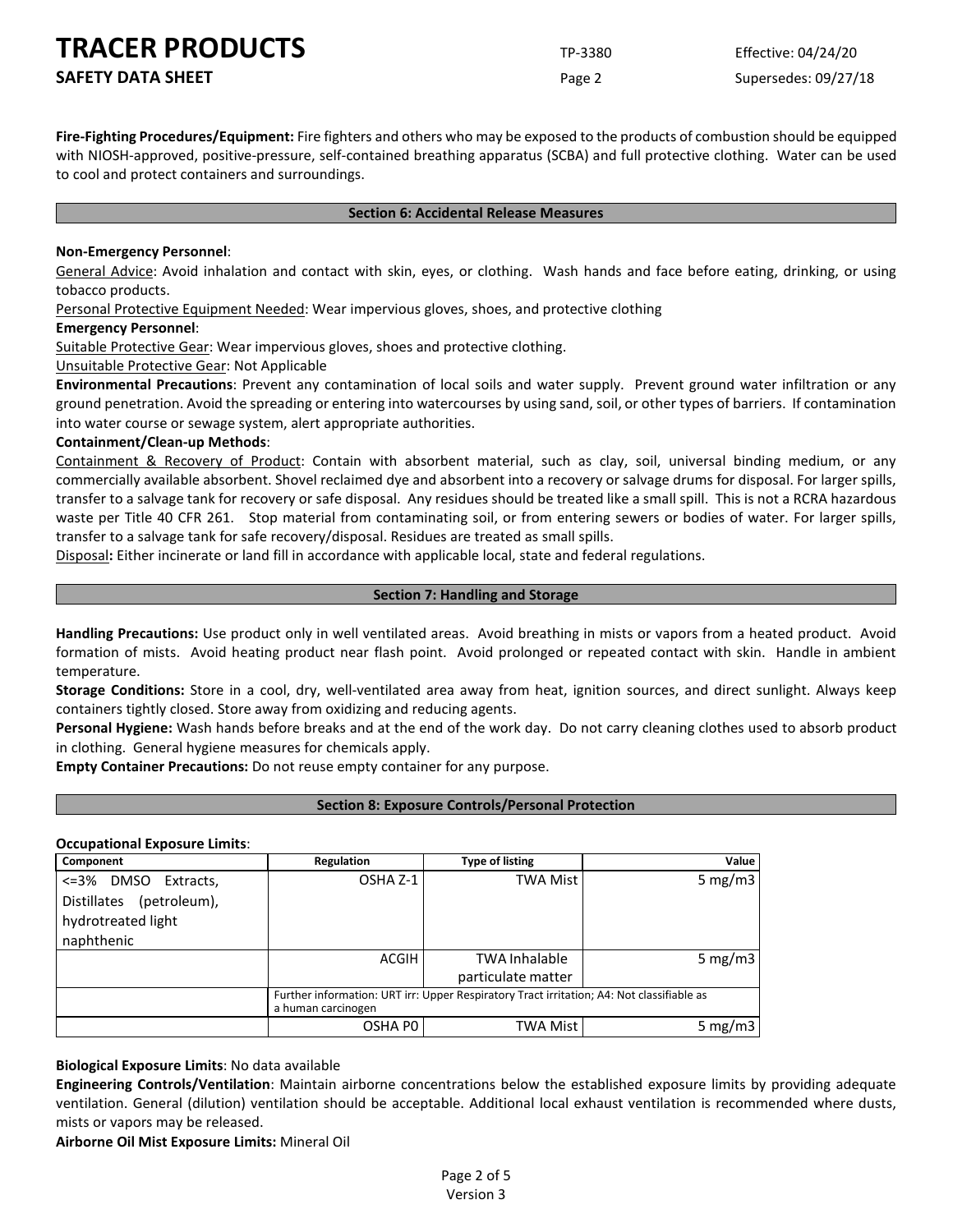**SAFETY DATA SHEET** SUPERFOUR CONSUMING THE Page 3 Supersedes: 09/27/18

#### $ACGIH TLV:$  5mg/m<sup>3</sup>, 8 hr.

ACGIH STEL:  $10$ mg/m<sup>3</sup>

OSHA PEL:  $mg/m<sup>3</sup>$ , 8 hr.

**Personal Protective Equipment**:

Respiratory Protection: Avoid breathing vapor and/or mist. If occupational exposure limits are exceeded wear NIOSH/OSHA approved equipment. Use a respiratory protection fitted with a combination filter A-P3 for short term use. High airborne concentrations may necessitate the use of self-contained breathing apparatus (SCBA) or a supplied air respirator. Respiratory protection programs must be in compliance with 29 CFR 1910.134.

Skin Protection: Wear protective clothing and appropriate impervious gloves.

Eye Protection: Wear safety goggles with peripheral coverage approved to EU Standard EN 166, AS/NZS 1337. An eye wash facility should be readily available.

Hand Protection: When in contact with material, be sure to use proper gloves approved to standards (Europe: EN 374, U.S.: F739, & AS/NZS: 2161). Gloves made from neoprene, nitrile or butyl rubber may provide suitable chemical protection.

Hygiene Measures: Wash thoroughly after handling, especially before eating, drinking, smoking, or using restroom facilities.

#### **Section 9: Physical and Chemical Properties**

**Physical State**: Liquid **Appearance**: Dark Red **Odor**: Mild **Odor Threshold**: No data available **pH**: No data available **Melting/ Freezing Point**: No data available **Boiling Range**: No data available **Flash Point (PMCC)**: >200°F (>93.3°C) **Evaporative Rate**: No data available **Solid/Gas Flammability**: No data available **Upper/Lower Explosive Limit**: No data available **Vapor Pressure 68**° **F (20**° **C)**: <0.01 mmHg @ 20° C **Vapor Density (Air=1)**: No data available **Relative Density**: 0.8883 **Solubility in Water**: Insoluble **Partition Coefficient: n-octanol/water**: No data available **Auto-ignition Temperature**: No data available **Decomposition Temperature**: >392° F (200° C) **Viscosity at 40°C: <20.5 cSt** Viscosity at 100°C: No data available **Note:** The physical data presented above are typical values and should not be construed as a specification.

**Section 10: Stability and Reactivity**

**Reactivity**: This product is non-reactive under ambient conditions

**Stability**: Stable under normal conditions of use. Can decompose slowly with localized heating over 300°C

**Conditions to Avoid**: High temperatures & a source of ignition. Toxic fumes may be released if product is heated above decomposition point.

**Incompatible Materials**: Strong Acids, Strong oxidizing agents, and Reducing agents

Hazardous Decomposition Products: In the event of combustion, CO and CO<sub>2</sub> will be formed.

**Hazardous Polymerization**: Will not occur

#### **Section 11: Toxicological Information**

| Oral LD <sub>50</sub>       | Rat    | >5,000 mg/kg     |
|-----------------------------|--------|------------------|
| Dermal LD <sub>50</sub>     | Rabbit | >2,000 mg/kg     |
| Inhalation LC <sub>50</sub> | Rat    | 5.53 mg/l (mist) |
| Eye Irritation              | Rabbit | Not Irritating   |
| Skin Irritation             | Rabbit | Not Irritating   |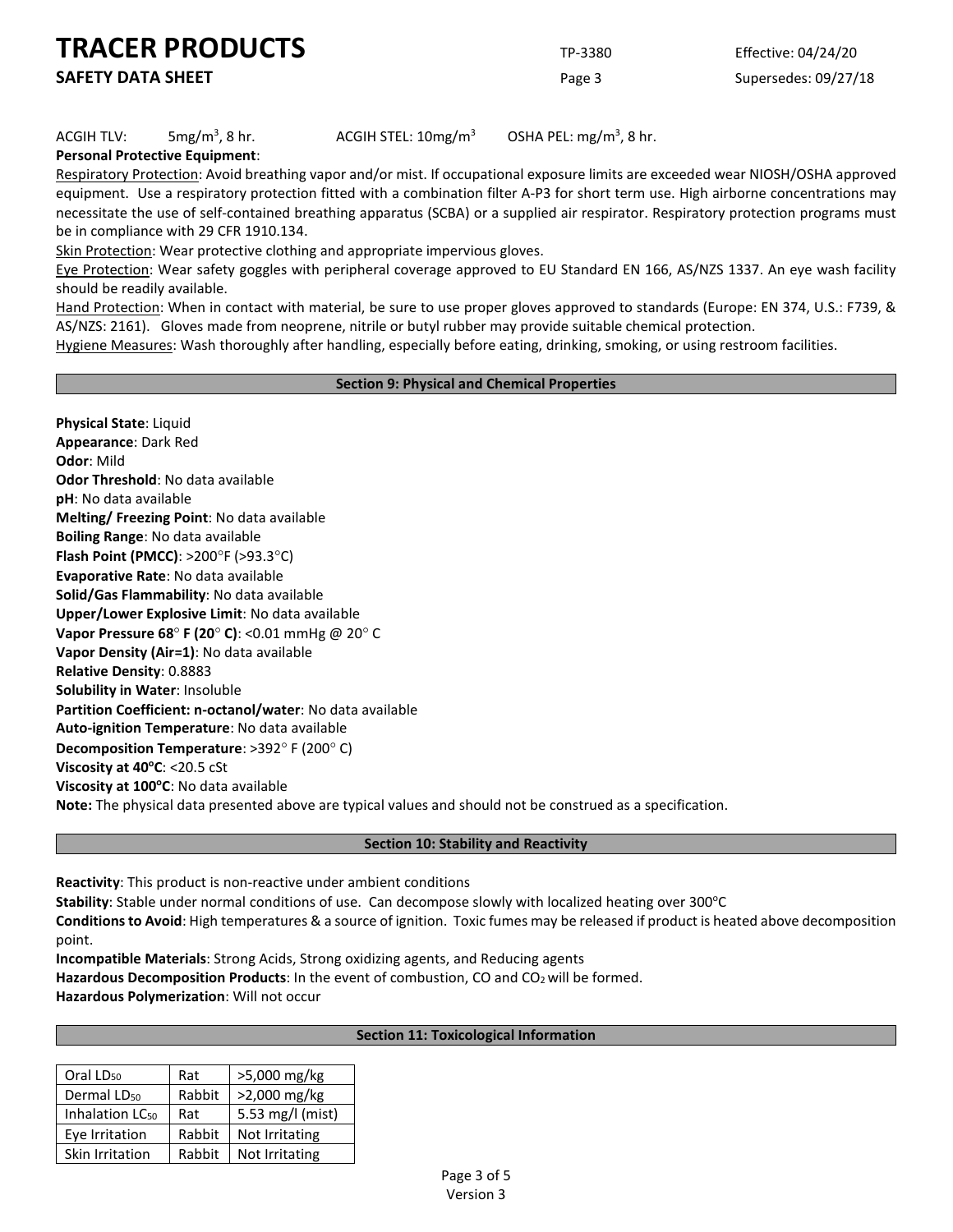**SAFETY DATA SHEET** SUPERFOUR CONSUMING THE Page 4 Supersedes: 09/27/18

**Carcinogenicity**: According to ACGIH, IARC, NTP, and OSHA, this product is not a hazardous carcinogen to humans. **Sensitization:** This product is not classified as a sensitizer **STOT-single exposure**: This product is not classified as a specific organ toxicant **STOT-repeated exposure**: This product is not classified as a specific organ toxicant **Genetic Toxicity:** This product is not classified as a genetic toxin **Aspiration Hazard**: This product is not classified as an aspiration hazard **Likely Routes of Exposure**: Eyes, skin and respiratory tract **Symptoms**:

Eye Contact: May cause mild irritation Skin Contact: May cause mild irritation Inhalation: May cause mild irritation Ingestion: May cause mild irritation

## **Section 12: Ecological Information**

#### **Toxicity**:

| Fish LL <sub>50</sub> 96hr mg/l        | >5,500mg/l     |
|----------------------------------------|----------------|
| Crustacean LL <sub>50</sub> 96hr. mg/l | $>$ 1,000 mg/L |
| Algae NOEL 72hr. mg/l                  | $>2.17$ mg/l   |

**Persistence & Degradability:** Readily biodegradable **Bioaccumulation Potential:** Does not readily bioaccumulate **Mobility in Soil**: No data available

## **Section 13: Disposal Considerations**

**General Statements:** Federal regulations may apply to empty container. State and/or local regulations may be different. **Disposal:** Recover or recycle if possible, otherwise, dispose of in accordance with all local, state, and federal regulations. Sewage disposal is discouraged

**Special Instructions:** Be sure to contact the appropriate government environmental agencies if further guidance is required. Do not remove labels from container until container is cleaned properly. Containers can be reused or disposed of by landfill or incineration if appropriate to local law. Water with cleaning agents is required

**Hazardous Waste Number:** Not a RCRA hazardous waste

## **Section 14: Transportation**

**General Comments**: This product is not classed as hazardous or regulated for transport under 49 CFR, IATA/ICAO, or IMDG **49 CFR:**

**DOT Shipping Name:** Not Regulated **DOT Label:** Not Applicable **DOT Identification No.:** Not Applicable; Nonregulated shipments by air under 49 CFR, IATA/ICAO AND IMO **UN Proper Shipping Name:** Not Applicable **Transport Hazard Class:** Not Applicable **Packing Group:** Not Applicable **Classification Code:** Not Applicable **Transport by Road/Rail (ADR/RID): Environmental Hazard:** Not Applicable **Tunnel Restriction Code:** Not Applicable **Transport by Sea (IMDG): Marine Pollutant:** Not Applicable **Environmental Hazard:** Not Applicable **Transport by Air (IATA): Special Precautions for User:** Unless otherwise specified, general measures for safe transport must be followed **Transport in Bulk:** Non-dangerous material according to transport regulations